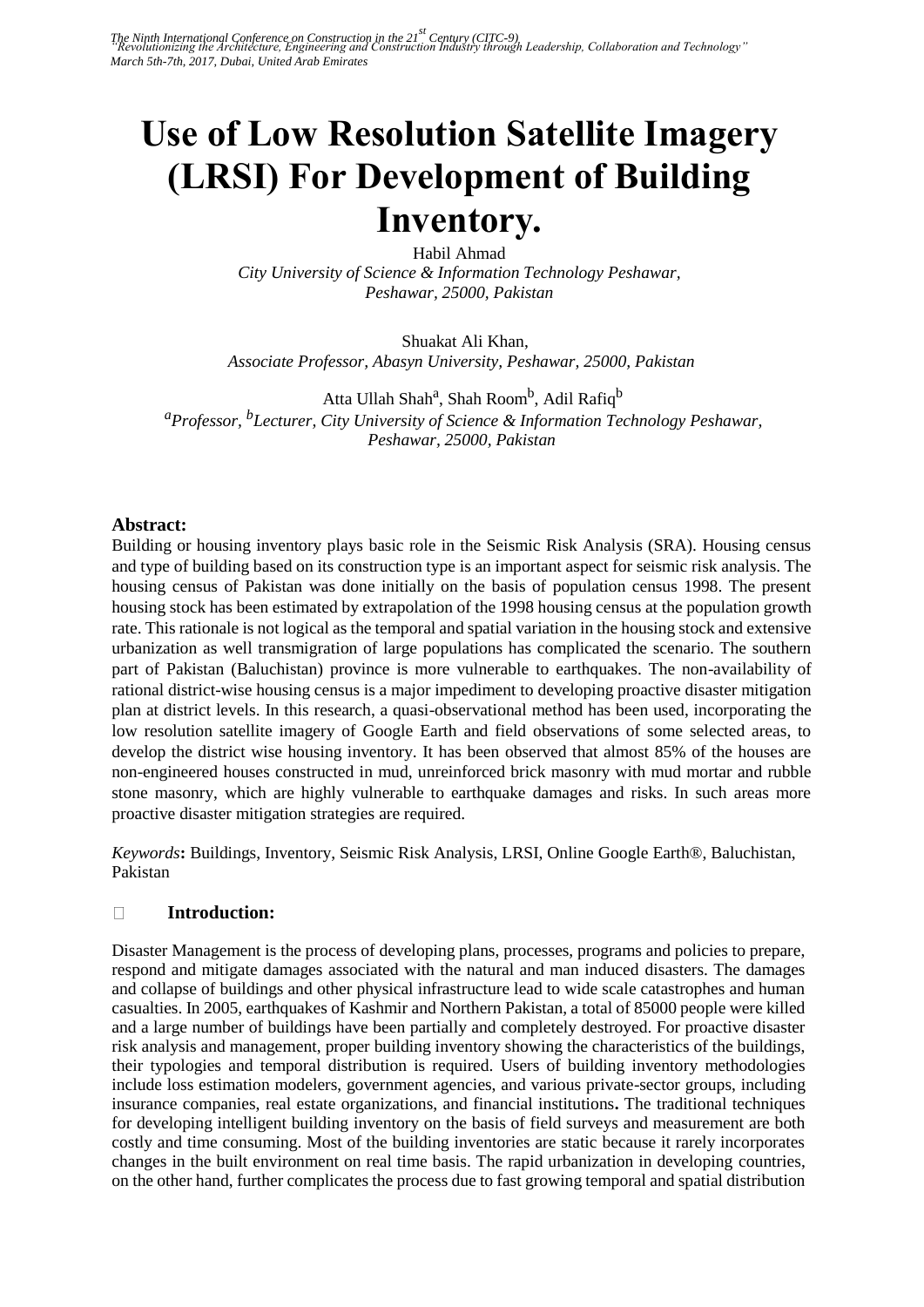of buildings. Regular revision and updating of these inventories are thus essential for the urban planning and disaster risk analysis.

[\\*habil.ahmad89@gmail.com](mailto:habil.ahmad89@gmail.com) (corresponding author) National University of Science & Information Technology, 44000, Islamabad Pakistan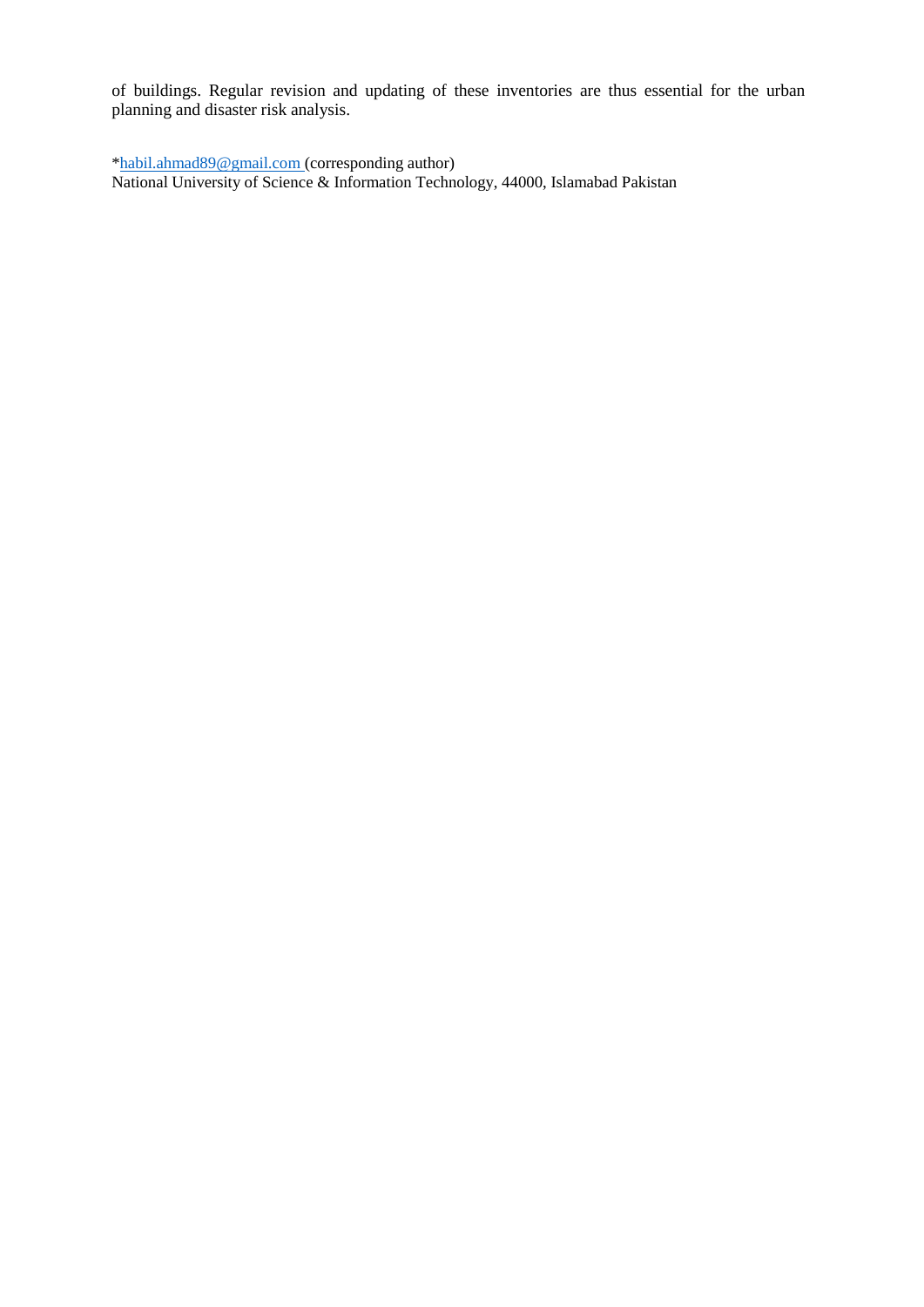The Global Earthquake Model (GEM) Foundation initiated a research project, Inventory Data Capture Tools (IDCT), to offset the cost of field data collection for developing building inventories with the help of Open access tools supported with filed observations (Wieland [M. et al 2012\).](file:///F:/146.doc%23page8) The use of high resolution Satellite Images to detect the extent of buildings has been widely used by many researchers for high rise buildings [\(Miura H. 2006\) \(Sarabandi P. et al 2006\) \(Marangoz et al 2006\).](file:///F:/146.doc%23page8) For a general building stock the following parameters affect the damage and loss characteristics: structural (system, height, and building practices), nonstructural elements and occupancy (such as residential, commercial, and governmental). Building taxonomies, typologies and associated categories are defined by various combinations of use, time of construction, construction material, lateral force- resisting system, height, applicable building code, and quality(HAZU[S-MH 2003\)](file:///F:/146.doc%23page8). An efficient and effective model incorporating the changes in the building stock over period of time (Spatial-temporal model) can help in developing proactive disaster management strategies in these countries [\(Calvi G.M. et al 2006\).](file:///F:/146.doc%23page8) Various tools have been applied to solve this problem. These tools include remote sensing and satellite based imageries, which have been extensively used for pro and post-earthquake building damages. The use of High Resolution Satellite Imagery (HRSI) has been effectively used by many researchers in this context [\(Yonezawa 2001\) \(Gamba 1998\).](file:///F:/146.doc%23page8)

#### $\Box$ **Building Typologies and Statistics in Pakistan:**

The building typologies in Pakistan have been classified as adobe, stone masonry, cement block masonry, brick masonry, reinforced concrete frames and timber, [\(ST Maqsood. J 2008\).](file:///F:/146.doc%23page8) The mud houses are more dominantly used in Baluchistan province whereas stone masonry houses are common in Northern Province of Khyber Pakhtunkhwa (KPK). The brick masonry houses are more common in urban areas of the country and timber houses are adopted in rural areas of Pakistan. Further details of these various types of buildings are given as follows:

### **2.1.** *Reinforced Concrete Frame (RCF)*

Reinforced concrete frames exist in urban areas as commercial units mostly. Their height varies from 5 to 6 storeys, however majority of such types of buildings are 3 to 6 storeys. These buildings are robust and resilient against earthquakes in general. The ductile behavior of the material gives it more resist to earthquakes. Such types of buildings are engineering buildings consist of Reinforced Cement Concrete (RCC) beams, columns, slabs and foundations combination. However due to high cost of construction, RCF is not very commonly used in the country.

### **2.2.** *Reinforced Concrete masonry Infill (RCI)*

Reinforced concrete masonry infill exists almost in large numbers in urban areas. These buildings consist of 3 to 6 storeys. Most of the buildings are non - e n g i n e e r e d and more vulnerable than the RCF due to lack of detailing, poor quality of construction and materials. Construction involves brick masonry along with confined beams and columns combination; brick masonry here acts as load bearing walls. The earthquake performance of the RCI buildings remained below the standards.

### **2.3.** *Unreinforced Brick Masonry- Cement Mortar (UBM-CM):*

These types of buildings are more common in study region for residential purpose. Brick Masonry with cement-sand mortar (CSM) is used for this type of buildings. Such types of buildings are up to 3 storeys with RCC roofing. Due to lack of ductile behavior, these buildings are more vulnerable to earthquake damages. The material is mostly brittle in nature and hence the earthquake behavior of the building is not good.

### **2.4.** *Unreinforced Brick Masonry- Mud Mortar (UBM-MM):*

These buildings are commonly used in study region for residential purposes. Brick Masonry with Mud mortar (MM) is used for this type of buildings. Such types of buildings are single storey with timber and girder roofing, more affected by earthquakes. This type of buildings again is more vulnerable to earthquakes and its associated damages.

### **2.5.** *Rubble Stone Masonry:*

Rubble stones for construction of residential buildings mostly exist in rural areas. In rural areas people use locally available stones without dressing. In foundation cement-sand mortar (CSM) is mostly used, while in super structure mud mortar (MM) is used. Timber roof with mud plasters are normally used for roofing. Due to heavy loads of walls and roofs, such buildings are highly exposed to earthquake damages. Due to brittle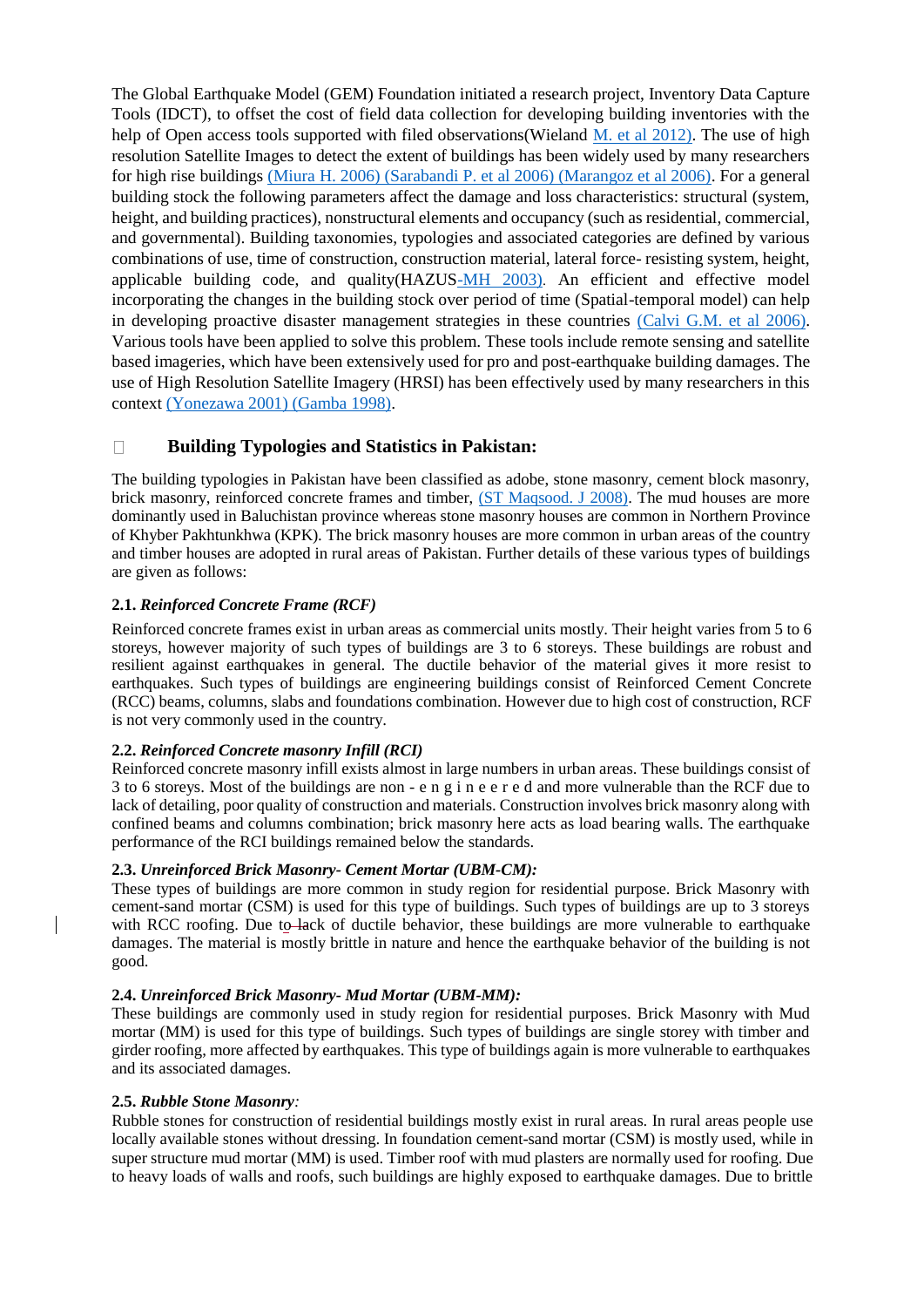nature of the material used stone masonry, more casualties have been witnessed in such kinds of buildings during earthquakes.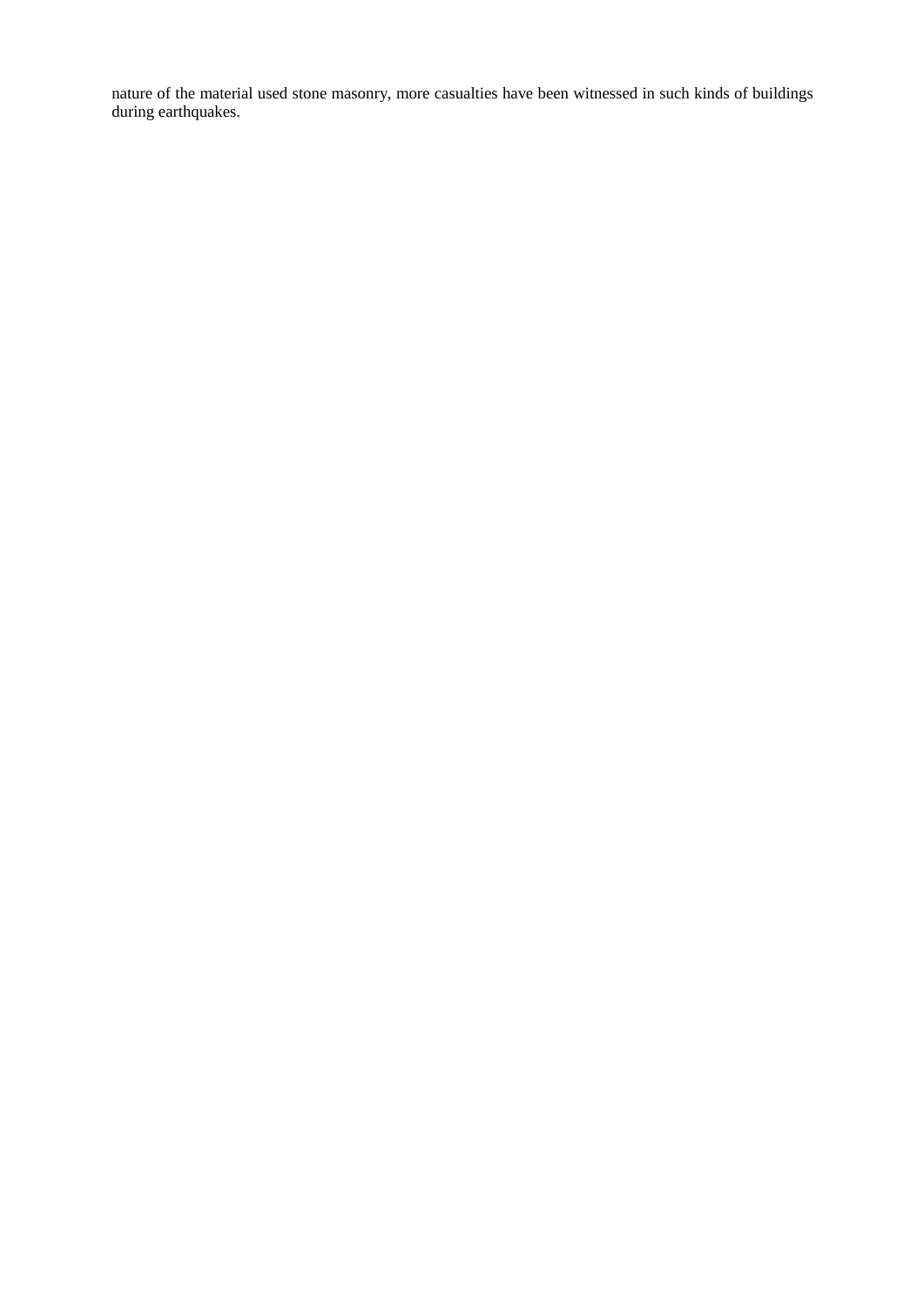### **2.6.** *Adobe/Mud buildings:*

These are low cost buildings incorporating local material and indigenous expertise. Such types of buildings predominantly exist in rural areas while scarcely in urban areas. Construction comprises of mud walls i.e. mud bricks with mud mortar for binding with Timber roofing, or girder roofing. During earthquakes of 2008 in Baluchistan the mud houses have been severely damaged [\(Shah Attaullah et al](file:///F:/146.doc%23page8) [2012\).](file:///F:/146.doc%23page8)

The building statistics in Pakistan are based on the Population Census in 1998 conducted by Population Census Organization(PC[O 1998\). \(Maqsood S T. Schwarz. J 2010\) u](file:///F:/146.doc%23page8)sed the 1998 census to derive various types of houses in urban and rural areas in different regions of Pakistan . [\(PMD-NORSAR 2012\) i](file:///F:/146.doc%23page8)n their study for Earthquake Risk Assessment of Quetta (single district of Baluchistan) developed building inventory for Quetta city. Figure 2.



The building inventory for Pakistan has not been revised or updated on the basis of actual development of houses and other physical infrastructure. Due to non-availability of latest building inventory in the country, the risk analysis associated with various disasters cannot be ascertained and hence a proactive Disaster Mitigation Plan cannot be developed. The building inventory is also essential for Earthquake Risk Analysis (ERA) in particular, as the buildings are causing heavy damages in earthquakes.

The southern part of Pakistan (Baluchistan) (fig 1) is also seismically active and there have been major earthquakes in the regions during last 100 years. Majority of the houses are constructed in mud/adobe. In 2008, North East districts of Baluchistan Province (Pakistan), Ziarat, Pashin and Harnai were hit by an earthquake of magnitude 6.4. As a result 170 people died, 173 injured and 9774 houses collapsed or damaged in this earthquake. The non-availability of latest building inventory of the province, on one side, and the vast territorial extent of the province spreading over an area 347190 Sq. Km, on the other side, makes it a real challenge to develop reliable building inventory to deal for realistic Earthquake Risk Analysis. The latest initiatives for developing Disaster Management Plan at district level, would require the housing typologies and distribution at the district level [\(NDMA 2007\).](file:///F:/146.doc%23page8) The density and distribution of various housing typologies in different parts of the province are essential for this purpose. This research has been undertaken to develop building inventory incorporating various types of buildings in different districts of the province and compares it with the projection on the basis of 1998 housing census.

#### $\Box$ **Research Significance:**

Due to high vulnerability of Baluchistan province to natural disaster like earthquake and floods, the associated level to risk is also very high. For developing realistic Earthquake Risk Analysis at different districts, building inventory incorporating the housing typologies is essentially required. This study will provide the base for updating and revising building inventories on real time basis.

### **4. Research Methodology:**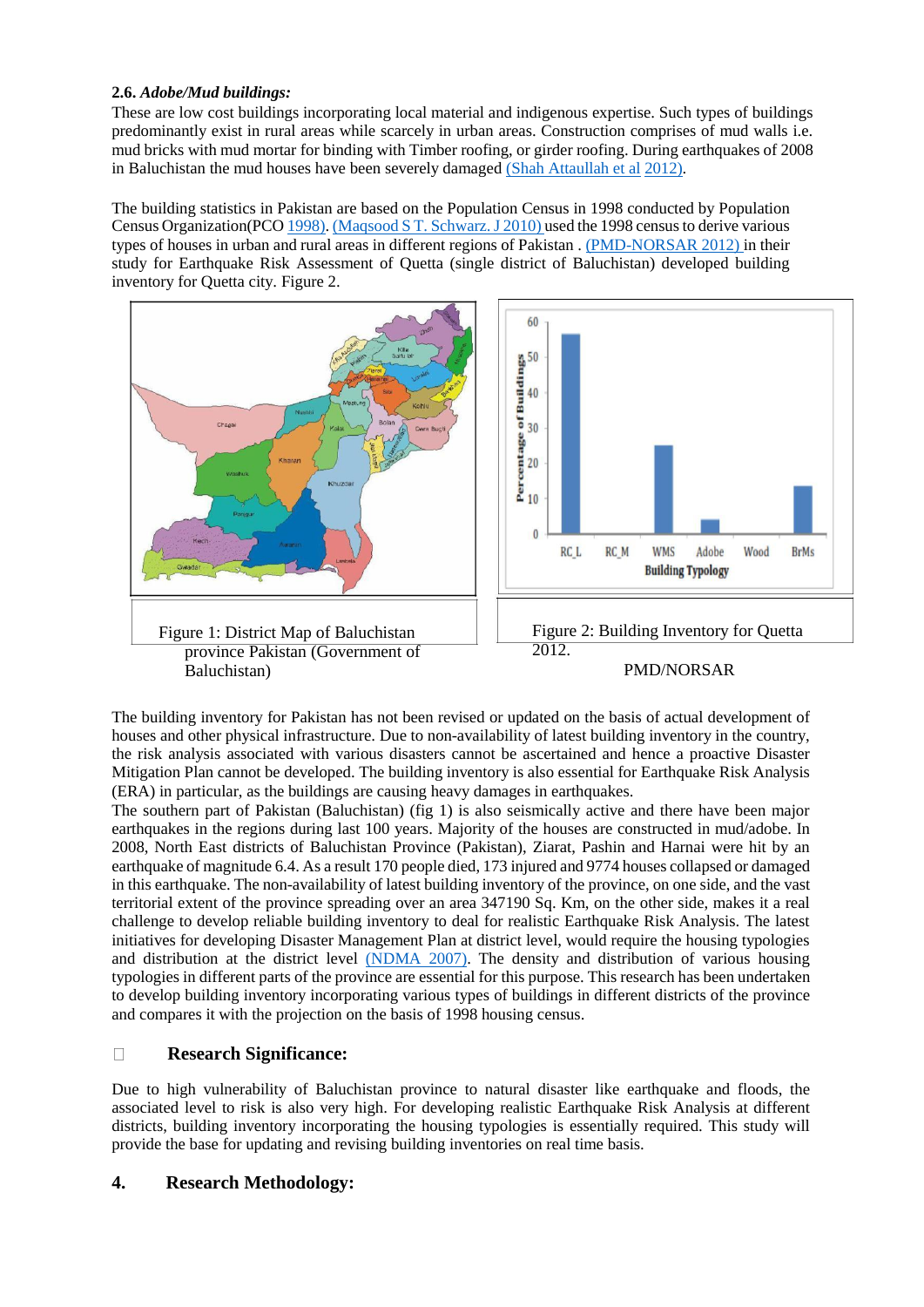## **Step 1. Grid Distribution:**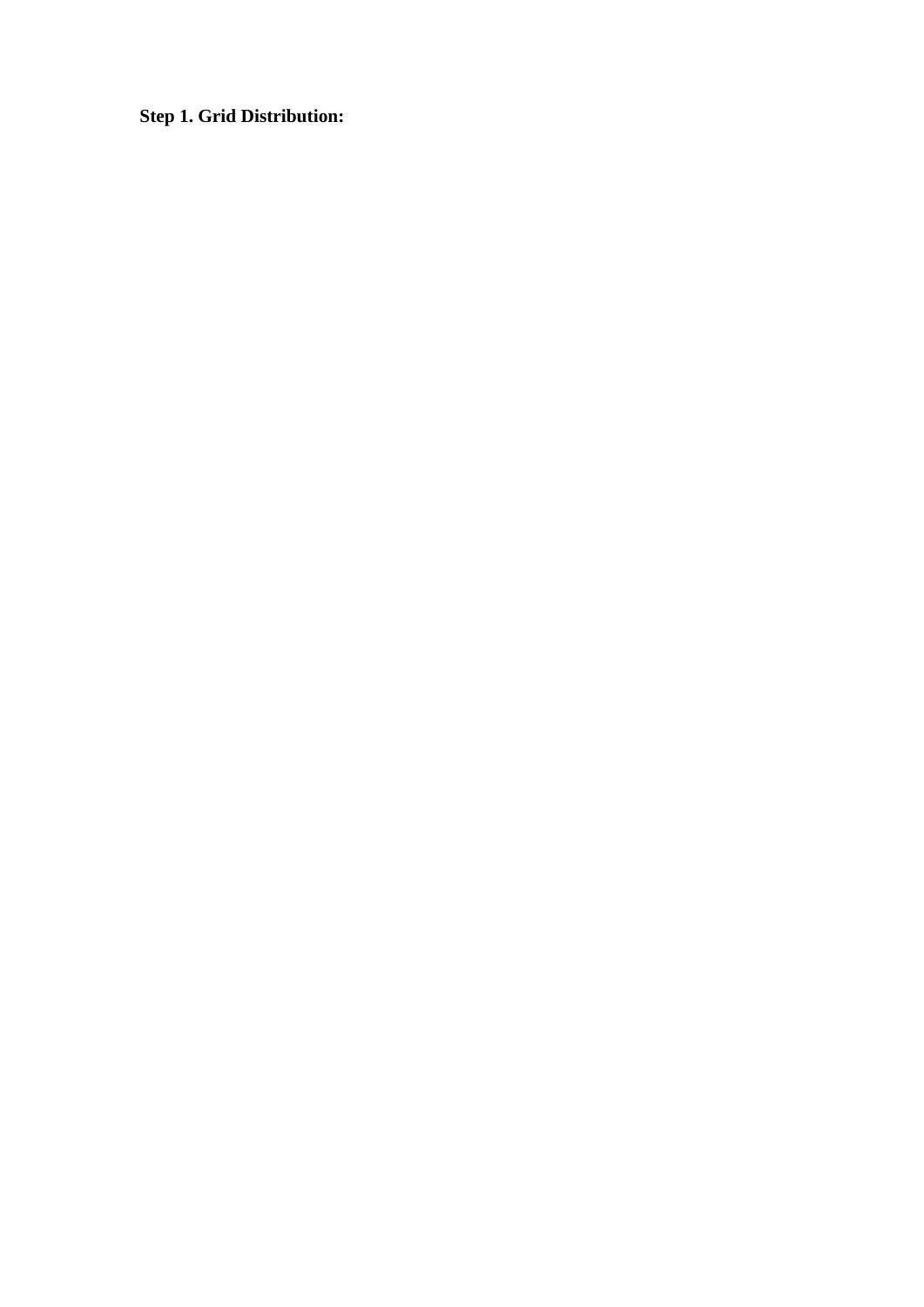Digitized map of the study area was obtained from Department of Geological Survey of Pakistan (GSP). Initially digitized spatial map was divided into progressive grids in a Geographic information system. Grids were followed in a series of 33x33, 10.24x10.24, 7.61x7.61, 4.60x4.60, and 2.89x2.89 and 1.5x1.5 sq. km rectangular grids. A sample grid of 33x33 sq.km is shown in Fig 4.



### **Step 2. Importing Digitized Grid Map:**

Progressively digitized grid map was imported to Google Earth ®. Google Earth ® is a computer tool which provides free Low resolution satellite images online. Here careful observation of attributes in each grid was carried. Observed data was stored in a manual data base. Initially in coarse grids larger area was covered and each grid was separately marked with graded codes to differentiate built and unbuilt area. A sample of grid imported to Google Earth ® is shown in Fig 3.

### **Step 3. Sampling.**

Sample grid cells of each size of grids were created immediately after step 2. Sample grids comprised of satellite most possible zoomed view of various classes of buildings. These samples were used for observations of other grids. Sample grids were validated with actual site conditions. For identification of housing typologies at various parts of the province, field observations and feedback from Engineers in the field offices at randomly selected places were carried out Field observations consist of author's physical visit to some random places of Baluchistan and a greater part of such observations were covered using Google earth images uploaded by random Google earth users. The housing type in a particular cell was compared with the Standard Template Cells (STC's). 78 STC's consists of various template grids obtained as a result of zooming in various grid cells and differentiating types of buildings, construction material, density, structural details, nature of construction etc. A sample of STC is shown in Fig 6.

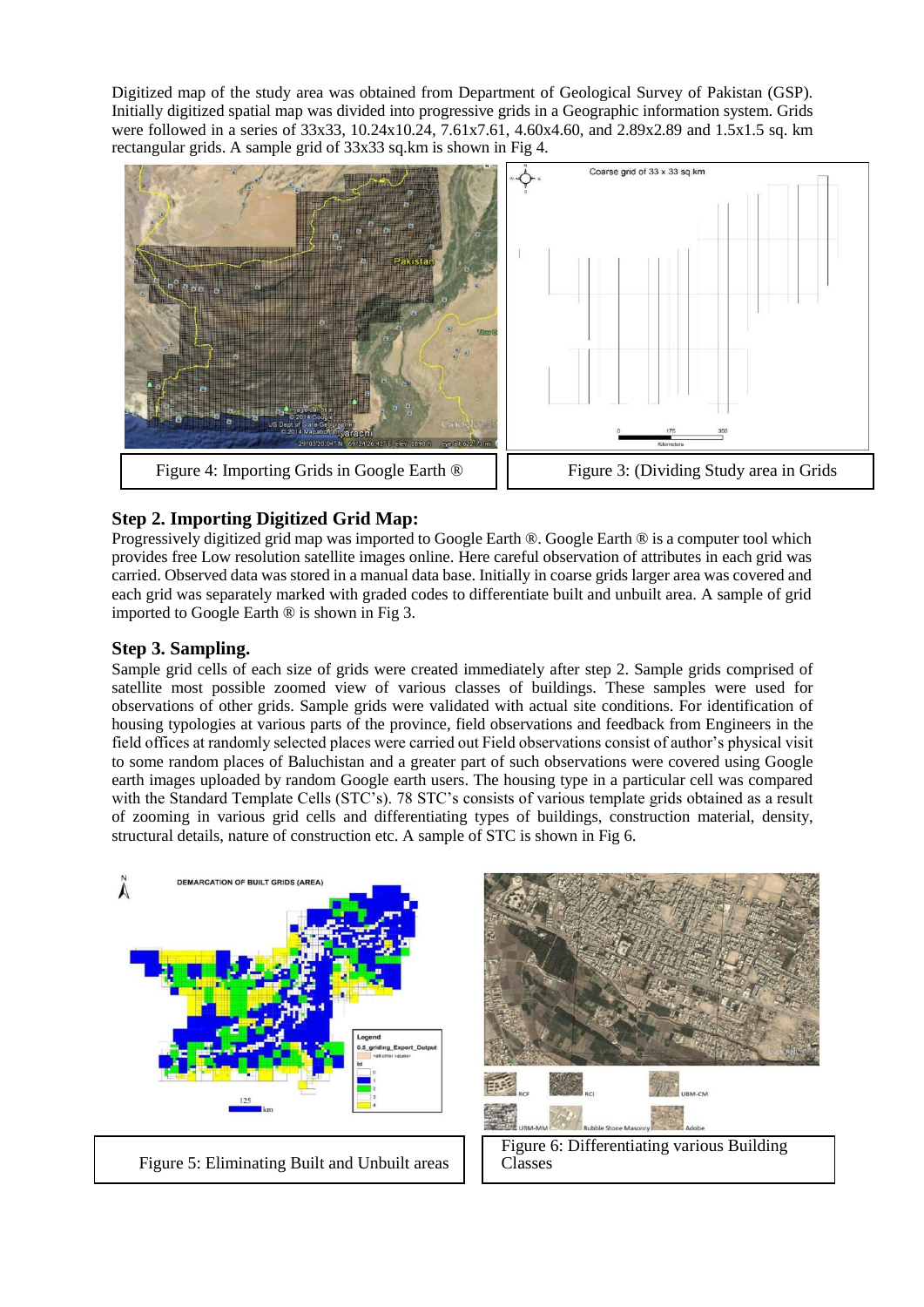### **Step 4. Separating Built and Unbuilt area.**

Through carful observations using sample grids unbuilt area was initially targeted in each progressive grid. Since the province is comprised of large tracts of mountains and deserts, therefore the uninhabited areas are gradually excluded by the most possible clear zooming of each grid from ground. The iterative process enabled to develop the map in Fig, showing the mountainous uninhabited areas (blue), Plain uninhabited areas (yellow) and combination of the two (green). The white grids show the areas with buildings shown in Figure 5 .

### **Step 5. Categorizing Final Data.**

By careful comparison of the built up area under each white grid, the typology of the houses in various districts of the province was categorized and noted.

### **Step 6. Data Validation.**

Pakistan Census Organization proposed an equation in order to project the census of 1998 for any future period as census in the study area is not possible due to law and order situations after 1998. T hus housing census of 1998 was projected with the procedure explained by Pakistan Census Organization for extrapolating the population (Table 6). The actual housing census based on present method was compared for various districts of the province.

To validate these observations from actual field conditions, one of the authors was remained at study area for several years. Observed data was checked with actual site conditions considering small town and getting facts of building typologies.

#### **Risk Assessment Model:**  $\Box$

The building inventory development which is an important parameter for seismic risk assessment will be used for assessment of building risk due to an earthquake as result of seismic hazard assessment. ERA framework developed by [\(S.A. Khan & K. Pilakoutas 2012\) w](file:///F:/146.doc%23page8)ill be used for hazard and risk assessment which is a computer tool developed for developing countries.

### **6 Observations and Discussions:**

The basic housing information was obtained from population census of 1998. A formula is suggested by Federal Bureau of Statistics Pakistan, was used to project the population in various districts of Baluchistan province:

The census of houses available with Pakistan Population Census 1998, we also used to project the various housing typologies in different districts of Baluchistan province, with the assumption that the housing priorities and choice of housing types and material would remain unchanged. The district wise basic 1998 and projected housing typologies as of today are given in the Table 1 for various types of houses which is not an accurate method for estimating total number of available buildings types in study area.

| <b>Projected housing Typology based on 1998 Census</b> |                   |                                       |                     |       |                     |                   |              |  |  |  |
|--------------------------------------------------------|-------------------|---------------------------------------|---------------------|-------|---------------------|-------------------|--------------|--|--|--|
|                                                        |                   | <b>Total Number of Building types</b> |                     |       |                     |                   |              |  |  |  |
| <b>District</b>                                        | <b>District</b>   |                                       | Pacca               |       |                     | <b>Semi Pacca</b> |              |  |  |  |
| No.                                                    |                   |                                       | <b>Rubble Stone</b> |       |                     |                   |              |  |  |  |
|                                                        |                   | <b>RCF</b>                            | <b>RCI</b>          |       | <b>UBM-CMUBM-MM</b> | <b>Masonry</b>    | <b>Adobe</b> |  |  |  |
|                                                        | <b>SIBI</b>       | 0                                     | 131                 | 1172  | 1449                | $\Omega$          | 18938        |  |  |  |
| 2                                                      | <b>MUSAKHEIL</b>  | $\theta$                              | 0                   | 1875  | 949                 | 406               | 7309         |  |  |  |
| 3                                                      | <b>JHAL MAGSI</b> | $\Omega$                              | 0                   | 297   | 1328                | $\Omega$          | 23047        |  |  |  |
| 4                                                      | <b>JAFFARABAD</b> | 98                                    | 98                  | 9651  | 11727               | $\Omega$          | 74216        |  |  |  |
| 5                                                      | <b>MASTUNG</b>    | $\theta$                              |                     | 512   | 653                 | 283               | 12417        |  |  |  |
| 6                                                      | <b>SHEERANI</b>   | $\Omega$                              |                     | 1116  | 158                 | 68                | 1369         |  |  |  |
| 7                                                      | <b>HARNAI</b>     | 20                                    | 40                  | 1901  | 2343                | $\Omega$          | 12852        |  |  |  |
| 8                                                      | <b>LORALAI</b>    | 95                                    | 189                 | 1579  | 2863                | $\Omega$          | 34517        |  |  |  |
| 9                                                      | <b>OUETTA</b>     | 624                                   | 1240                | 60173 | 19012               | 2198              | 52573        |  |  |  |
| 10                                                     | <b>GAWADAR</b>    | 63                                    | 128                 | 6148  | 8116                | 903               | 17804        |  |  |  |
| 11                                                     | LASBELA           | 142                                   | 284                 | 13725 | 16533               | $\Omega$          | 36756        |  |  |  |
| 12                                                     | <b>QILLA</b>      | $\boldsymbol{0}$                      | 213                 | 4007  | 1285                | 552               | 27803        |  |  |  |

Table 1: Projected Houses and their typologies in various districts of Baluchistan based on 1998 housing census.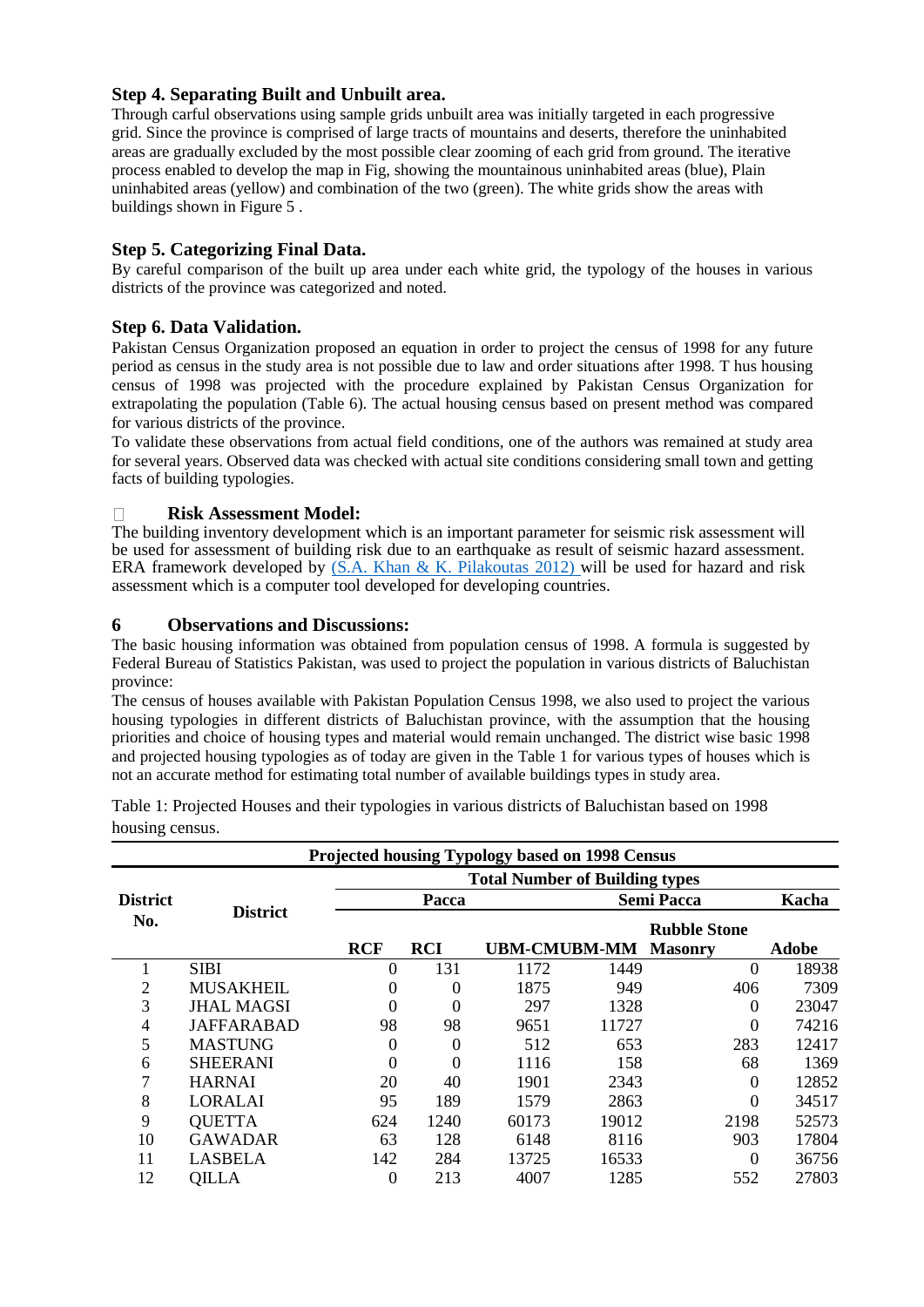SAIFULLAH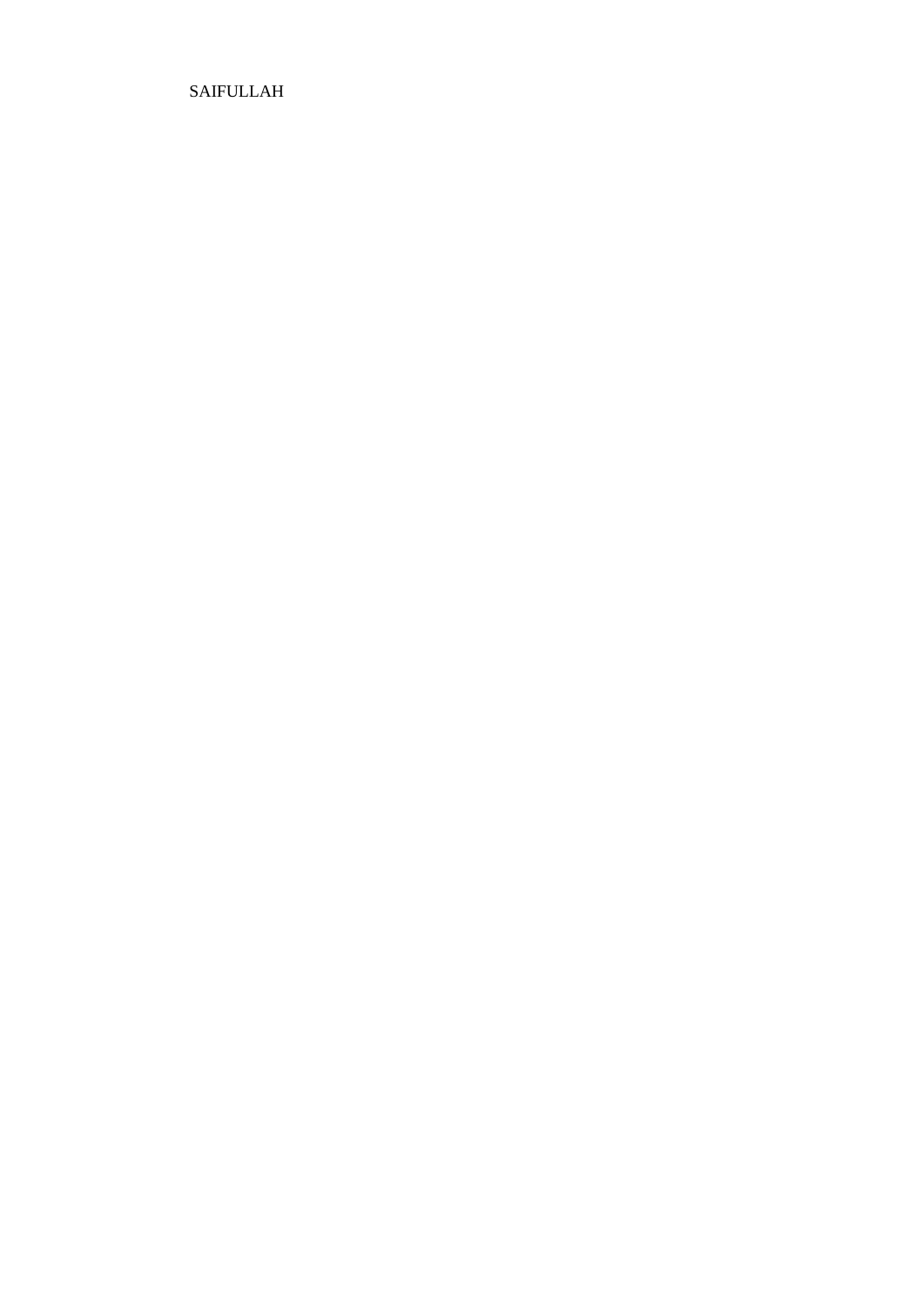|    | <b>Total</b>          | 1868             | 4646             | 199748 | 169885 | 24144          | 1139600 |
|----|-----------------------|------------------|------------------|--------|--------|----------------|---------|
| 30 | <b>WASHUK</b>         | $\boldsymbol{0}$ | $\boldsymbol{0}$ | 59     | 701    | 0              | 4073    |
| 29 | <b>NASIRABAD</b>      | 471              | 942              | 45629  | 24459  | 10485          | 285467  |
| 28 | <b>KALAT</b>          | 10               | 22               | 1129   | 1942   | $\theta$       | 32429   |
| 27 | <b>AWARAN</b>         | 0                | 2                | 85     | 3318   | $\theta$       | 8925    |
| 26 | <b>ZHOB</b>           | 0                | 263              | 12911  | 1238   | 532            | 9513    |
| 25 | <b>NOSHKI</b>         | 0                | $\boldsymbol{0}$ | 236    | 218    | 0              | 8765    |
| 24 | <b>KECH</b>           | $\boldsymbol{0}$ | 194              | 5109   | 13533  | 5797           | 64843   |
| 23 | <b>BARKHAN</b>        | 39               | 76               | 3727   | 2798   | 0              | 16482   |
| 22 | ZIARAT                | 13               | 63               | 1189   | 1033   | $\theta$       | 8980    |
| 21 | <b>PISHIN</b>         | 44               | 229              | 4301   | 5707   | $\theta$       | 66020   |
| 20 | <b>KHARAN</b>         | $\theta$         | $\boldsymbol{0}$ | 1746   | 1610   | $\theta$       | 22249   |
| 19 | <b>BOLAN</b>          | 13               | 26               | 1344   | 1037   | 446            | 32099   |
| 18 | <b>PANJGUR</b>        | 20               | 41               | 1978   | 13744  | $\theta$       | 40834   |
| 17 | <b>KHUZDAR</b>        | 15               | 48               | 1617   | 4604   | $\theta$       | 58551   |
| 16 | <b>CHAGAI</b>         | $\boldsymbol{0}$ | 100              | 3190   | 2668   | 0              | 33754   |
| 15 | <b>QILLA ABDULLAH</b> | 64               | 317              | 5956   | 7053   | 0              | 93048   |
| 14 | <b>KOHLU</b>          | 78               | $\overline{0}$   | 1491   | 5772   | 2474           | 10924   |
| 13 | <b>DERA BUGTI</b>     | 59               | $\overline{0}$   | 5895   | 12034  | $\overline{0}$ | 23043   |

Pacca: (masonry or reinforced concrete, literally meaning baked) and Kacha (adobe, literally meaning unbaked)

RCF: Reinforced Concrete Frame RCI: Reinforced Concrete Infill Masonry UBM-CM: Unreinforced Brick Masonry- Cement Mortar UBM-MM: Unreinforced Brick Masonry-Mud Mortar

LRSI is, a technique, adopted in this paper can be used for developing countries only where access to HRSI is costly and logical. Total number of building types available in the study area using LRSI (present study) is shown in Table 2.

Table 2: Houses and their typologies in various districts of Baluchistan based on proposed method.

| District wise Building inventory using present method |                   |                  |                  |               |               |                     |              |  |  |  |  |
|-------------------------------------------------------|-------------------|------------------|------------------|---------------|---------------|---------------------|--------------|--|--|--|--|
|                                                       |                   | <b>Building</b>  |                  |               |               |                     |              |  |  |  |  |
|                                                       |                   | type             |                  |               |               |                     |              |  |  |  |  |
| <b>District</b>                                       | <b>District</b>   |                  | Pacca            |               |               | <b>Semi Pacca</b>   | Kacha        |  |  |  |  |
| No.                                                   |                   |                  |                  |               |               | <b>Rubble Stone</b> |              |  |  |  |  |
|                                                       |                   | <b>RCF</b>       | <b>RCI</b>       | <b>UBM-CM</b> | <b>UBM-MM</b> | <b>Masonry</b>      | <b>Adobe</b> |  |  |  |  |
| 1                                                     | <b>SIBI</b>       | $\overline{0}$   | $\boldsymbol{0}$ | 5950          | 3963          | $\Omega$            | 16965        |  |  |  |  |
| $\overline{c}$                                        | <b>MUSAKHEIL</b>  | $\boldsymbol{0}$ | $\boldsymbol{0}$ | 5365          | 4920          | $\mathbf{0}$        | 7780         |  |  |  |  |
| 3                                                     | <b>JHAL MAGSI</b> | $\mathbf{0}$     | 8                | 6675          | 535           | $\overline{0}$      | 15090        |  |  |  |  |
| 4                                                     | <b>JAFFARABAD</b> | $\overline{0}$   | 126              | 14894         | 12836         | 2550                | 37151        |  |  |  |  |
| 5                                                     | <b>MASTUNG</b>    | 74               | $\boldsymbol{0}$ | 1208          | 2213          | 595                 | 21140        |  |  |  |  |
| 6                                                     | <b>SHEERANI</b>   | $\overline{0}$   | $\boldsymbol{0}$ | 605           | 806           | $\Omega$            | 2185         |  |  |  |  |
| $\overline{7}$                                        | <b>HARNAI</b>     | 24               | $\boldsymbol{0}$ | 700           | 1667          | $\theta$            | 4105         |  |  |  |  |
| 8                                                     | <b>LORALAI</b>    | 10               | 8                | 22520         | 29320         | $\overline{0}$      | 35380        |  |  |  |  |
| 9                                                     | <b>QUETTA</b>     | 1626             | 2955             | 116482        | 99040         | 681                 | 164342       |  |  |  |  |
| 10                                                    | <b>GAWADAR</b>    | 1                | 130              | 11744         | 7937          | 113                 | 18901        |  |  |  |  |
| 11                                                    | <b>LASBELA</b>    | 49               | 2429             | 22264         | 13808         | $\boldsymbol{0}$    | 25631        |  |  |  |  |
|                                                       | <b>QILLA</b>      |                  |                  |               |               |                     |              |  |  |  |  |
| 12                                                    | <b>SAIFULLAH</b>  | 100              | 80               | 7720          | 10735         | 269                 | 30898        |  |  |  |  |
| 13                                                    | <b>DERA BUGTI</b> | 30               | 10               | 17909         | 8956          | $\overline{0}$      | 46725        |  |  |  |  |
| 14                                                    | <b>KOHLU</b>      | 24               | $\mathbf{0}$     | 935           | 5098          | 1943                | 5928         |  |  |  |  |
|                                                       | <b>QILLA</b>      |                  |                  |               |               |                     |              |  |  |  |  |
| 15                                                    | <b>ABDULLAH</b>   | 71               | 111              | 7566          | 16473         | 10538               | 70954        |  |  |  |  |
| 16                                                    | <b>CHAGAI</b>     | 8                | 203              | 2391          | 3222          | 1040                | 80961        |  |  |  |  |
| 17                                                    | <b>KHUZDAR</b>    | 8                | 105              | 14917         | 8302          | 4690                | 113921       |  |  |  |  |
| 18                                                    | <b>PANJGUR</b>    | $\overline{2}$   | 6                | 2221          | 1576          | $\overline{0}$      | 87176        |  |  |  |  |
| 19                                                    | <b>BOLAN</b>      | 18               | 5                | 1729          | 3310          | 264                 | 26363        |  |  |  |  |
| 20                                                    | <b>KHARAN</b>     | $\overline{0}$   | $\overline{0}$   | 1198          | 1254          | $\overline{0}$      | 18531        |  |  |  |  |
| 21                                                    | <b>PISHIN</b>     | 126              | 83               | 10387         | 17666         | 290                 | 62928        |  |  |  |  |
| 22                                                    | <b>ZIARAT</b>     | $\overline{2}$   | 10               | 1348          | 3256          | $\overline{0}$      | 8383         |  |  |  |  |
| 23                                                    | <b>BARKHAN</b>    | 12               | 22               | 1209          | 1303          | $\mathbf{0}$        | 14046        |  |  |  |  |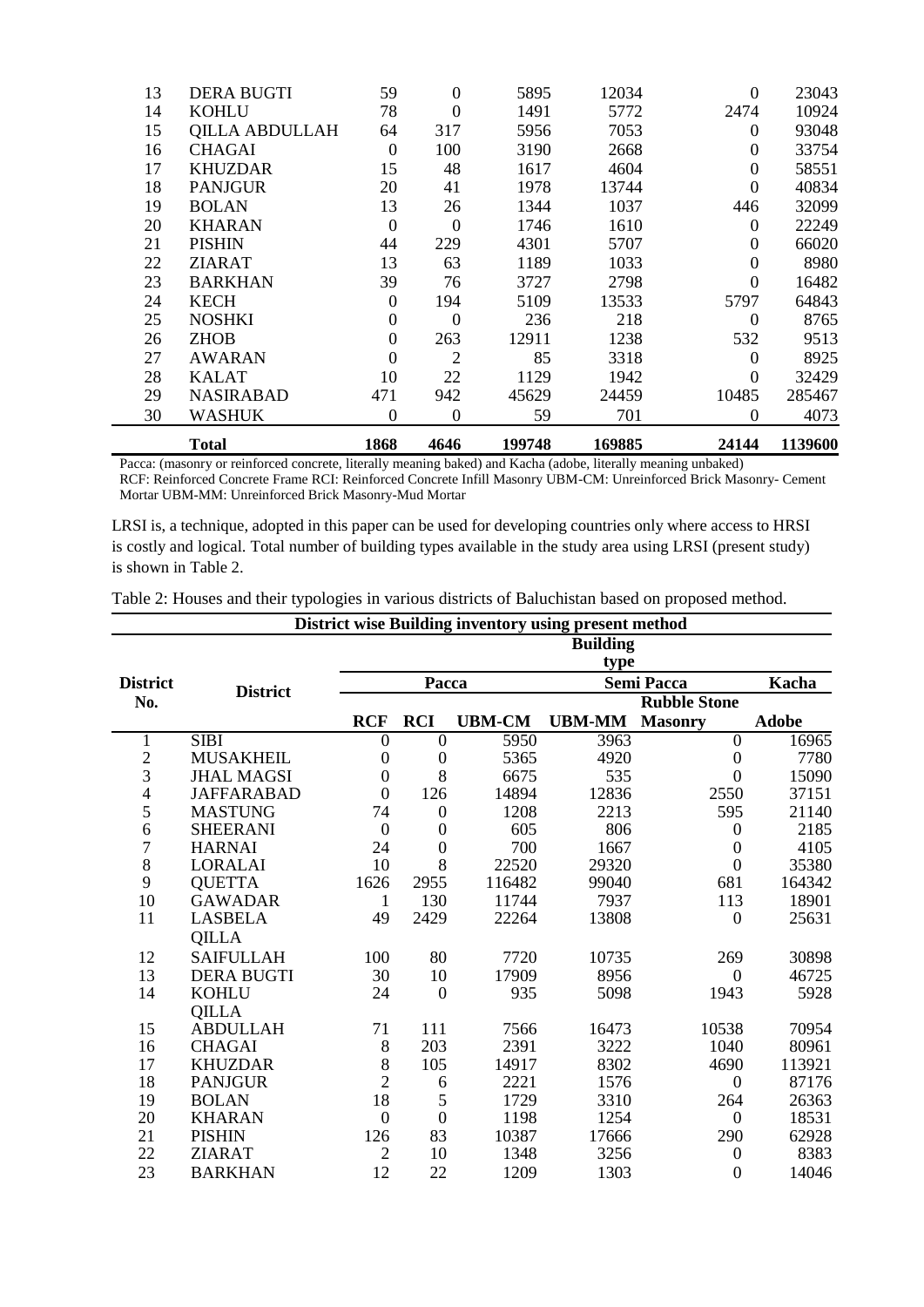| 24 | <b>KECH</b>   | 204 | 5519  | 5793  | 1335 | 193459 |
|----|---------------|-----|-------|-------|------|--------|
| 25 | <b>NOSHKI</b> |     | 5365  | 13082 | 170  | 28529  |
| 26 | ZHOB          | 164 | 19714 | 3156  | 9389 | 33378  |
| 27 | AWARAN        | -57 | 2717  | 4085  |      | 54905  |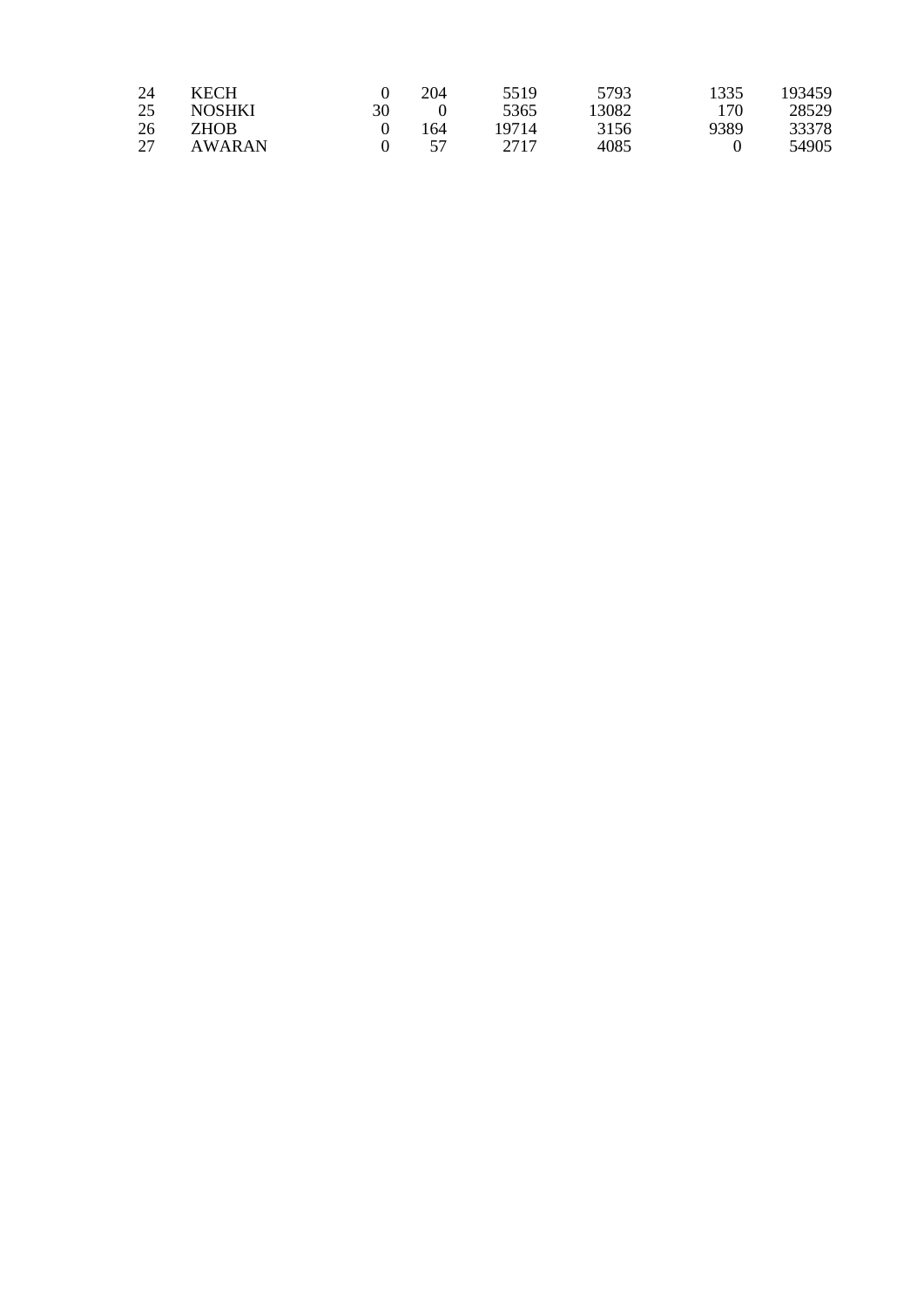| 28 | KALAT            | 223  | 146  | 16733  | 9932   | 205   | 47452   |
|----|------------------|------|------|--------|--------|-------|---------|
| 29 | <b>NASIRABAD</b> | 464  | 1280 | 22852  | 10940  | 12811 | 33211   |
| 30 | <b>WASHUK</b>    |      |      | 1863   | 1407   | 125   | 44338   |
|    | Total            | 2902 | 8147 | 352700 | 306591 | 47008 | 1350756 |

RCF: Reinforced Concrete Frame, RCI: Reinforced Concrete Infill Masonry, UBM-CM: Unreinforced Brick Masonry-Cement Mortar, UBM-MM: Unreinforced Brick Masonry-Mud Mortar

The comparison of the projected housing typologies on the basis of 1998 census and present method in Baluchistan province is given in Figure 7.



Figure 7: Comparison between total numbers of housing typology based on present method and Projected Census on basis of 1998 census.

The comparison of 1998 census based projection and present study shows very contrasting differences. This difference can be attributed to the fact that the 1998 housing census was not based on actual counting and field based observations and it was assessed on the basis of average occupancy, whereas the present study is based on more scientific information incorporating Satellite images and supported with field observations. The latest housing inventory reveals the following facts:

> 1. There is exponential increase in the housing stock due to population increase, on one side, and more fragmented family structures, on the other hand. The heavy influx of Afghan refugees and immigrants from Iran has further increased the houses density. The total housing stock is supposed to be 2 million for an estimated population of 10 million, thereby making the occupancy of 5 persons per house. This also reflects the low housing density of the province at 4 houses per sq. Km and population density of 20 persons per sq. km.

2. About 2/3rd. of total housing stock is comprised of mud houses, evenly available in all parts of the province. Unfortunately, the seismic performance of mud houses remained very poor in the previous earthquakes in the region. Thus people living in the 65% of the total houses are exposed to high level of seismic risk.

3. The next highest category of housing comes from Unreinforced Brick masonry in cement mortar (17%) and Unreinforced Brick masonry in mud mortar of the total building stock (15%). 4. The mud houses and Unreinforced Brick masonry in mud mortar constitute 80% of the total housing stock, which is relatively more vulnerable to seismic risks.

5. The houses in rubble stone masonry are merely 2.2% of the total, which are not large proportions.

6. The reinforced concrete based houses are only 5% of the total houses, which are relatively better in seismic performance. This means that 95% of the housing stock is relatively more vulnerable to seismic risks.